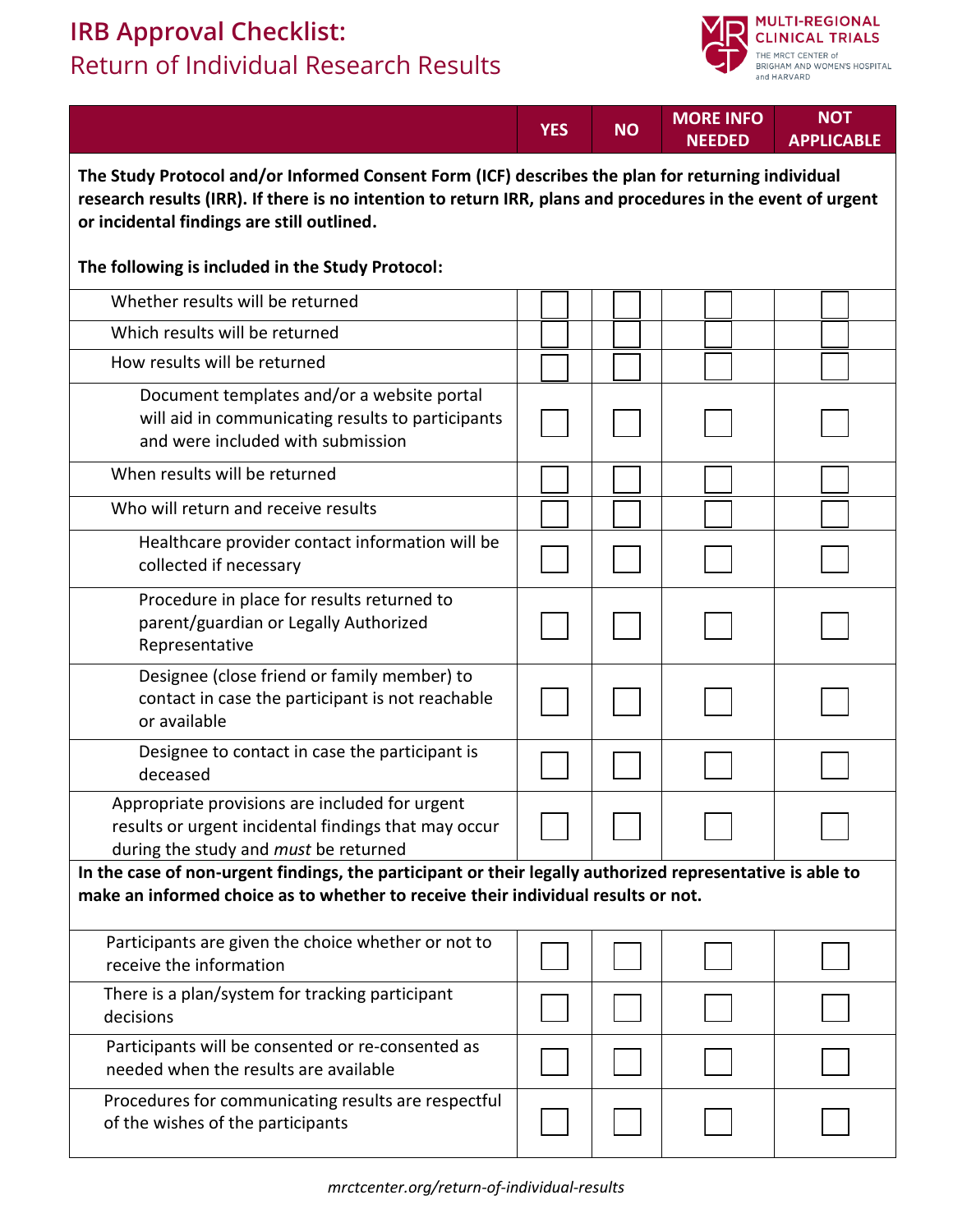## **IRB Approval Checklist:** Return of Individual Research Results



|                                                                                                                                                                                                                                    | <b>YES</b> | <b>NO</b> | <b>MORE INFO</b><br><b>NEEDED</b> | <b>NOT</b><br><b>APPLICABLE</b> |  |  |  |
|------------------------------------------------------------------------------------------------------------------------------------------------------------------------------------------------------------------------------------|------------|-----------|-----------------------------------|---------------------------------|--|--|--|
| Risks to participants from receiving their individual results are minimized by using procedures that are<br>consistent with sound research design.                                                                                 |            |           |                                   |                                 |  |  |  |
| Results will be validated (considering medical<br>significance, analytical validity and medical<br>actionability) to prevent ambiguous or incorrect<br>information from being returned to participants                             |            |           |                                   |                                 |  |  |  |
| Plans are in place for confirmatory testing, clinical<br>follow up, and counseling if appropriate                                                                                                                                  |            |           |                                   |                                 |  |  |  |
| How to access follow-up care and resources, and<br>how costs and charges will be paid, are explained to<br>the participant                                                                                                         |            |           |                                   |                                 |  |  |  |
| Attention is paid to potential psychological impact,<br>as well as the method of communication with<br>participants.                                                                                                               |            |           |                                   |                                 |  |  |  |
| Genetic counseling is offered, if appropriate, and any<br>associated costs to the participant have been<br>outlined                                                                                                                |            |           |                                   |                                 |  |  |  |
| Risks of IRR have been adequately addressed and<br>minimized                                                                                                                                                                       |            |           |                                   |                                 |  |  |  |
| Risks to participants from returning results are reasonable in relation to potential benefits and the<br>importance of what may be learned from the research.                                                                      |            |           |                                   |                                 |  |  |  |
| Risks include any physical, psychological, social, legal, and economic risks to participants from the<br>return of their data.                                                                                                     |            |           |                                   |                                 |  |  |  |
| Risks are clearly communicated in the informed<br>consent form to research participants                                                                                                                                            |            |           |                                   |                                 |  |  |  |
| Benefits are appropriate and not overly stated                                                                                                                                                                                     |            |           |                                   |                                 |  |  |  |
| Procedures and/or safeguards are in place to ensure<br>that benefits can be realized, meaning participants<br>have the ability to act on actionable information.                                                                   |            |           |                                   |                                 |  |  |  |
| Possible benefits of the information (e.g. clinical<br>action, knowledge) outweigh the risks of disclosure<br>(e.g. false positive results, psychological stress)                                                                  |            |           |                                   |                                 |  |  |  |
| Plan is in place for handling an adverse event related<br>to receiving IRR (e.g., identifying site staff to provide<br>requisite support, providing psychological or genetic<br>counseling, informing the participant's HCP, etc.) |            |           |                                   |                                 |  |  |  |